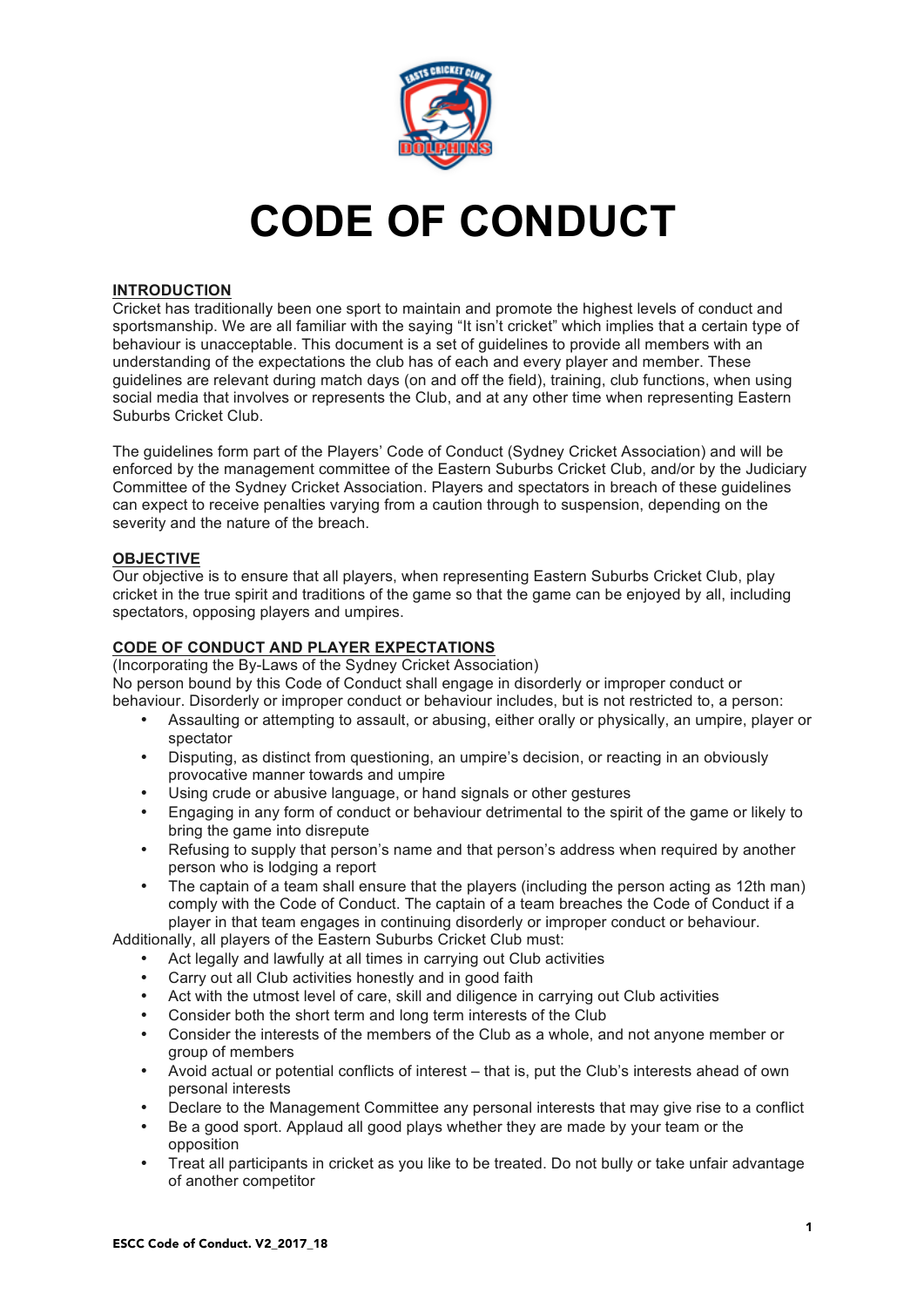

- Cooperate with your coach, team-mates and opponents. Without them there would be no competition
- Participate for your own enjoyment and benefit, not just to please parents and coaches
- Respect the rights, dignity and worth of every young person regardless of their gender, ability, cultural background or religion
- Player dress requirements players are to wear at training, when travelling to and from a match and during a game the following:

**I. Training** – current season club training apparel (and/or close equivalent) is to be worn at training. No club 'truckers hats' are to be worn during training.

**II. Travelling to and from matches** – club training shirt or club polo/dress shirts are to be worn travelling to the ground on match day.

**III. SCA matches** – on the field players are to wear the current season club playing shirts, cream pants, spikes or any of the following – English style woollen cap (not baseball cap), 'blue' helmet, floppy hat, club jumper.

# **THE PREAMBLE – THE SPIRIT OF CRICKET**

Cricket is a game that owes much of its unique appeal to the fact that it should be played not only within its Laws but also within the Spirit of the Game. Any action which is seen to abuse this spirit causes injury to the game itself. The major responsibility for ensuring the spirit of fair play rests with the captains.

1. There are two Laws which place the responsibility for the team's conduct firmly on the captain. Responsibility of captains

The captains are responsible at all times for ensuring that play is conducted within the Spirit of the Game as well as within the Laws.

#### Player's conduct

In the event of a player failing to comply with instructions by an umpire, or criticising by word or action the decisions of an umpire, or showing dissent, or generally behaving in a manner which might bring the game into disrepute, the umpire concerned shall in the first place report the matter to the other umpire and to the player's captain, and instruct the latter to take action.

#### 2. Fair and unfair play

According to the Laws the umpires are the sole judges of fair and unfair play. The umpires may intervene at any time and it is the responsibility of the captain to take action where required.

- 3. The umpires are authorised to intervene in cases of:
- · Time wasting
- · Damaging the pitch
- Dangerous or unfair bowling
- Tampering with the ball
- Any other action that they consider to be unfair

#### 4. The Spirit of the Game involves RESPECT for:

- Your opponents
- Your own captain and team
- The role of the umpires
- The game's traditional values

#### 5. It is against the Spirit of the Game:

- To dispute an umpire's decision by word, action or gesture
- To direct abusive language towards an opponent or umpire
- To indulge in cheating or any sharp practice, for instance:
	- a) to appeal knowing that the batsman is not out
		- b) to advance towards an umpire in an aggressive manner when appealing